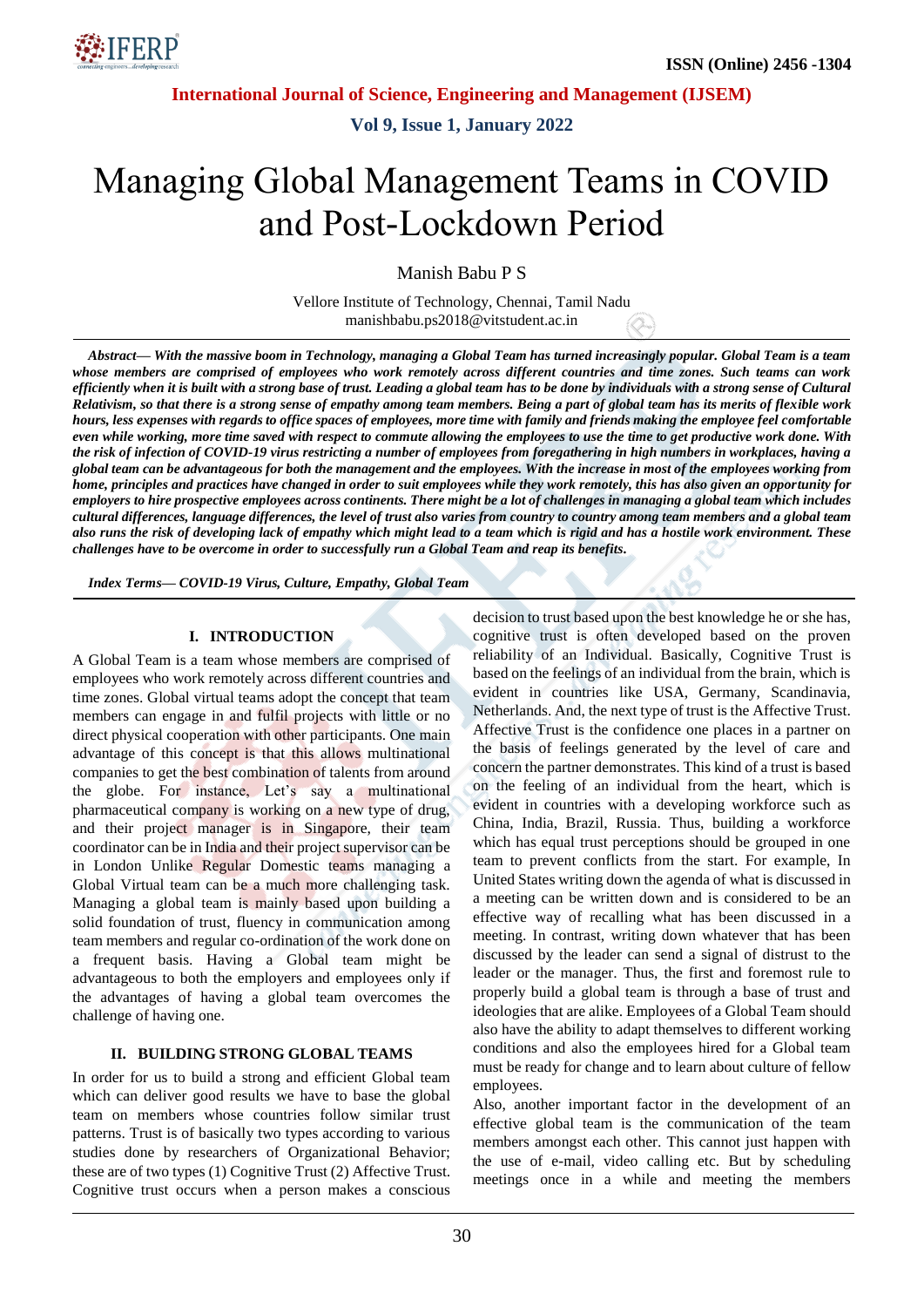

**International Journal of Science, Engineering and Management (IJSEM)**

# **Vol 9, Issue 1, January 2022**

individually and facilitating the needs of the project, grievances of the members, difficulties in communicating results/messages across waters. These meetings are also effective to co-ordinate matters between members which would have been difficult to deal with otherwise (through electronic means). Through a good amount of experience faced by employers through the lockdown, management of the company cannot be very sure if the employees have exactly received the agenda that was passed in the company meeting. Thus, it is effective if the Planned Schedule is written down and passed on to the employees.

The Concept of Global Teams have emerged due to the increase in the technology that is adequate to manage team members from around the globe because of the Lockdown restrictions that has been imposed by various countries which have made the companies to adapt themselves by making themselves remotely available to work themselves while adapting to the organization's needs. Many employees do find working remotely in the comfort of their homes to be less stressful.

In order for one to have a successful global team running, one has to follow a functional system of incorporating ideas together and building up a structural relationship of the team. It's often a known fact that we people communicate lot more than needed but we understand a lot lesser than we're supposed to. Hence in order to prevent these discrepancies from creeping in, the decisions taken by a member should be passed on to the other members for the transparency in communication and for the approval of all the members, as it is always a good idea to get the opinions of others. And also, you have to be consistent in a global setting like this and you should always motivate your team members to achieve more. Don't always think that you're the best of the team always think that your team-mates are either equivalent to you or greater than you and also always keep an open mind about ideas that pour in, don't always try to defend your ideas unless your ideas are truly worthy and better than other's ideas in every aspect possible.

#### **III. MERITS OF USING A GLOBAL TEAM**

The physical presence of teams was the older concept when it came to the management of teams but with the recent change in work environment, advancement in technology [1] and the change in work culture, people from across the globe can now work together. Internet and cloud technology now allow for remote access to files stored in cyber space allowing individuals to access the projects remotely. For example, the project may be based in Delhi, the project manager can remotely operate from London.

Global teams are the best approach for companies to pool in talent and expertise from around the globe, this in turn reduces the budgetary requirements of the company by saving up the costs incurred in extra infrastructures to be done to the employees. Introduction of technology has proven that a physical office is not always necessary. In yesteryears moving in people from other countries has proven to be an expensive and time- consuming affair but with the introduction of global virtual teams the company can save itself from the hassles by making their employee teams global.

Modern generation now are looking forward to flexibility and empowerment in their work life, they want to work in organizations which are capable of providing these opportunities. Also, employees are hired from around the globe not just skill-set but high adaptability and positive regard for each other and the company itself. According to a survey conducted by PWC and published in KPCB's 2015 Internet Trends Report among global millennials across 75 countries reveals to us that 19% of millennials place flexible working hours on top of their wish list which is more than the 14% of millennials who were expecting cash bonuses when it came to their expectations in a workplace.

In the 2020 Global Employee Survey, Globalization Partners found that international teams are 12 percent less likely to report having problems than teams from single locations. They tend to be highly collaborative across borders, with fewer problems reported. This might be due to the fewer interaction with fellow employees in the workplace which might be advantageous, due to the fewer complaints employers might face and thus an overall productive environment can be observed.

Working Remotely through the use of technology before Lockdown wasn't an easy task because these technologies weren't much developed. But after the imposition of Lockdown there are quite a lot of applications that help in these remote communications for organizations namely Zoom, Google meet, Microsoft Teams etc. Thus, having a global team is not a far-fetched dream, either.

Each Member of a Global Team represent a different country along with it, a different culture altogether. Hence, these team members are much more familiar with the strengths and weaknesses of the local market and the different opportunities these members have observed. Thus, if an organization has planned to establish themselves in a country or is looking forward to enter a market, they could deliberately hire employees in the particular country in order to do so. Using local connections, native language skills, having enough relevant information about the local market as well as the internal consumer, the company gets a real opportunity to become more dominant and privileged, thus achieving success by conducting comprehensive analysis [2]. An advantage for working for a global virtual team is that, the employee need not worry about the expenses incurred in commute to other countries and across borders, they can work from where they are located and deliver the results same as a regular office. Global team's help companies develop a good cross – cultural work relationship and increase the FDI (Foreign Direct Investments) of their home country. Since the employees are not restricted to kind of work, they get more experience and more opportunities to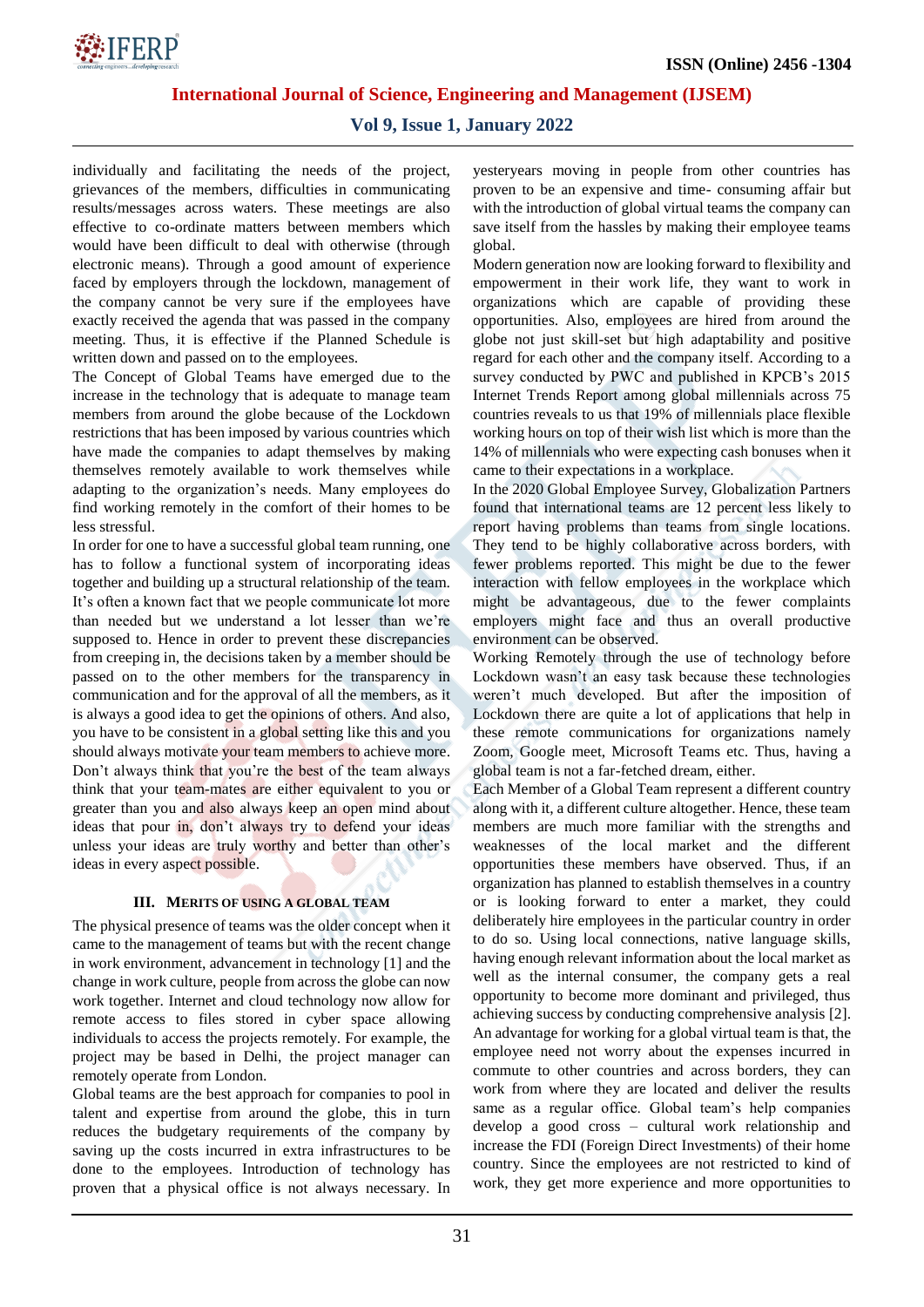

**International Journal of Science, Engineering and Management (IJSEM)**

**Vol 9, Issue 1, January 2022**

improve the quality of their work life, helping them to flourish.

#### **IV. RELEVANCY OF HANDLING A GLOBAL TEAM IN THE PRESENT-DAY SCENARIO**

#### "*One day, offices will be a thing of the past* "– **Richard Branson.**

In the context of the Novel Coronavirus that attacked our Globe in 2020, Workspaces and organizations are reluctant in managing a physical workforce inside offices, fearing the spread of COVID-19 amongst employees. This also restricted organizations from having functional workspaces and thus communication between traditional teams has been greatly impeded but companies that have been managing Global teams before the spread of coronavirus have managed it pretty well due to the predefined practices of their team .The Option of Working from Home (WFH) has been incorporated ever since a lockdown has been imposed by various governments around the globe and thus companies can adopt various principles to strengthen the practice of **Handling a global team.**

To further strengthen our part of the argument, a study conducted by Robert half Talent Solution which surveyed more than 2800 Senior Manager in the US and was conducted from July 10, 2020 to August 9, 2020 have arrived at the following figures given below:

| Table. 1                      |             |
|-------------------------------|-------------|
| Size of the sample studied    | 2800 Senior |
|                               | Managers    |
|                               |             |
| Percentage of Senior          | 53%         |
| Managers who hired new full   |             |
| time or temporary staff       |             |
| remotely during pandemic.     |             |
| <b>Percentage of Senior</b>   | 75%         |
| Managers who conducted        |             |
| remote interviews and         |             |
| onboarding sessions           |             |
| Percentage of Senior          | 61%         |
| Managers who advertised       |             |
| fully remote jobs             |             |
| Percentage of Senior          | 60%         |
| Managers who expanded their   |             |
| search geographically to      |             |
| access a wider candidate pool |             |
| Percentage of Senior          | 60%         |
| Managers who shortened the    |             |
| hiring process                |             |
| Percentage of Senior          | 57%         |
| Managers who increased the    |             |
| use of temporary              |             |
| professionals                 |             |

From the above survey we could clearly assess how workspaces smartly transitioned themselves to fit the

Lockdown ridden World to also serve their clients better and to work on their project efficiently [3].

 The option of working from home was only sought after occasionally by many people who wished to work while they were sick or when they are unable to travel to workspaces when it was the time before Lockdown caused by COVID-19 [4]. But now, homes with a working Computer System and a Strong Internet connection are a necessity for workspaces which are present in Lockdown ridden countries. Thus, having a global team to function just like a normal team with Cultural and Moral Integrity isn't a far-fetched dream. And also, international projects can be handled much better by a global team as compared to a normal team because of the versatility of having different minds from different cultures work together.

## **V. CHALLENGES FACED BY GLOBAL TEAM**

If there is weak base for the foundation of trust and communication companies can face the challenge of lack of clarity. To resolve this issue companies should employ clear and written communications of the outcomes of meetings, to avoid confusion and to clarify queries. Decisions made in a global team are comparatively slower than a physically present team, it may take up to week to even schedule meetings and establishing deadlines for projects [5].

Periodically scheduling corporal meetings can speed up the business and execution of policies to a much faster rate. But such meetings are subject to the feasibility of such meetings that are called because the company is under the obligation to bear the expenses that are necessary for employees who come from a long distance.

Employers and Employees both might feel difficult when it comes to organizing meetings in accordance with the sleep schedules of the team if there is an 8-hour time zone difference this could get very difficult but this can be solved if one of the employer or the employee decides to work the night shift while others work the day shift and this could go on on a rotational basis.

Conflicts may arise due to the difference in time zones and ideologies. This can be eradicated by building a strong bond among the team. In order to undertake a considerable amount of risk, the employer has to trust the employee. For example, in Japan there is a lot of respect for seniority and employees would hesitate to openly communicate with the upper management even though the team is open to feedback.; But in Scandinavian Countries it isn't the case, employees and employers engage in informal communication and they have an open word with the upper management.

To prevent conflict due to cultural differences, experts help can be called in, to create a culturally impartial environment for employees to work with. There might be many Limits, boundaries and Ground Rules that can be laid down by the Managers so that every employee can contribute to the work without feeling violated or interrupted.